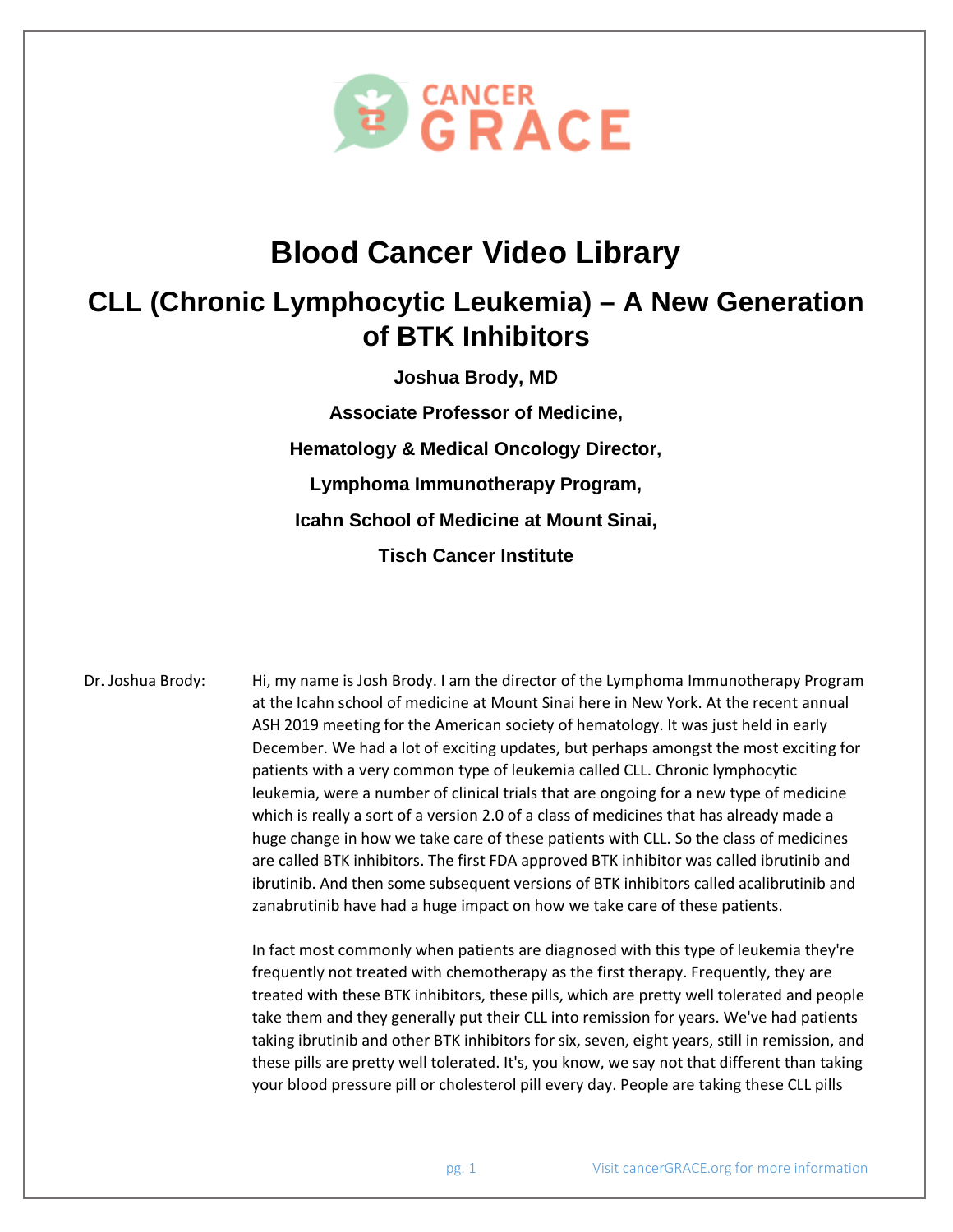

every day for years with mostly no side effects and the majority of patients going into remission and staying into remission for a long time. So that's wonderful because those

patients get to sometimes avoid some of the side effects of chemotherapy, which for some patients is definitely preferable. Chemotherapy is still an option for patients with CLL, but the majority of patients opt to get treated with these targeted therapies, the BTK inhibitors.

The new updates which we're getting more information now, especially at this ASH 2019 meeting are that sometimes times these BTK inhibitor pills stop working after in some patients months or many, many years. And one reason that the patients CLL might sort of outsmart these medicines is the patient's CLL cells learn how to literally take the target of the medicine, this molecule called BTK and push the inhibitor, push the medicine out away from that target. So the BTK actually mutates in a way to protect itself from that medicine. And it's sort of very scary that it's able to do that, but also very elegant that a bunch of physicians and scientists were able to figure out that's why the medicine was no longer working. And because they figured it out, they've now developed a whole new version 2.0 group of these BTK inhibitors, which are able to bind an attack that target that protein called BTK inside of the CLL cells. Even when the original versions, the ibrutinib and the calibrutinib medicines were not able to bind and to ongo the patients remission.

So these new BTK inhibitors as a class, they have a name called reversible BTK inhibitors, whereas the old medicines were called irreversible BTK inhibitors. And what's exciting about them is we're finally just at this year's ASH meeting, starting to see that patients treated with these reversible BTK inhibitors. And there are about three examples that were updated in recent to ongoing clinical trials. One from a company called Arquel, one from a company called Loxo, and one from a company called Sunesys. And all of these have developed reversible BTK inhibitors that are being tried in patients with CLL and also some other types of lymphomas and leukemias. And we're seeing that these patients are just as we hoped, even though sometimes the brutinib, and calibrutinib, those old BTK inhibitors were not working, that these reversible. BTK inhibitors have been working and patients have gone into partial and complete remissions.

So that's very exciting for us, especially because these new versions of the BTK inhibitors seem to be pretty well tolerated and most patients are not having any significant side effects. So that's very exciting because BTK inhibitors as a class completely changed the way that we treat patients with CLL. And this has been one little weakness of that class. The ability of some patients, CLL cells to push those BTK inhibitors out of the groove, out